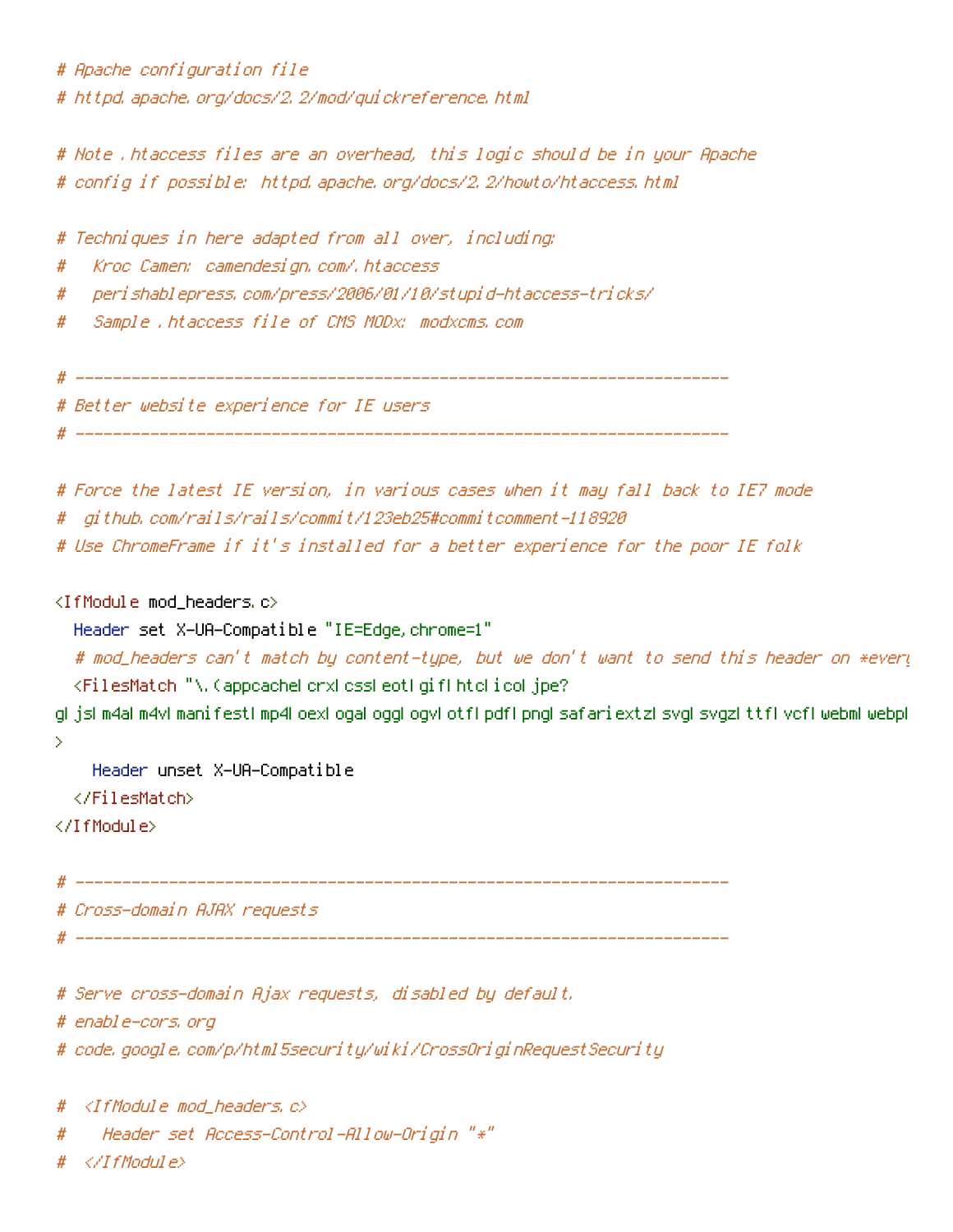# CORS-enabled images (@crossorigin).

# Send CORS headers if browsers request them; enabled by default for images,

# developer.mozilla.org/en/CORS\_Enabled\_Image

# blog.chromium.org/2011/07/using-cross-domain-images-in-webgl-and.html

# hacks.mozilla.org/2011/11/using-cors-to-load-webgl-textures-from-cross-domain-images/

# wiki.mozilla.org/Security/Reviews/crossoriginAttribute

<IfModule mod setenvif.c>

<IfModule mod headers.c>

# mod\_headers, y u no match by Content-Type?!

<FilesMatch "\.(qiflicol\_jpe?qlpnglsvglsvgzlwebp)\$">

SetEnvIf Origin ":" IS\_CORS

Header set Access-Control-Allow-Origin "\*" env=IS\_CORS

</FilesMatch>

</IfModule>

</IfModule>

#

# Webfont access

# Allow access from all domains for webfonts, # Alternatively you could only whitelist your # subdomains like "subdomain, example, com",

<IfModule mod headers.c>

<FilesMatch "\, (eot| font, css| otf| ttc| ttf| woff)\$"> Header set Access-Control-Allow-Origin "\*"

</FilesMatch>

</IfModule>

# Proper MIME type for all files

# JavaScript

Mormalize to standard type (it's sniffed in IE anyways)

and the state of the state of the state of the state of the state of the state of the state of the state of the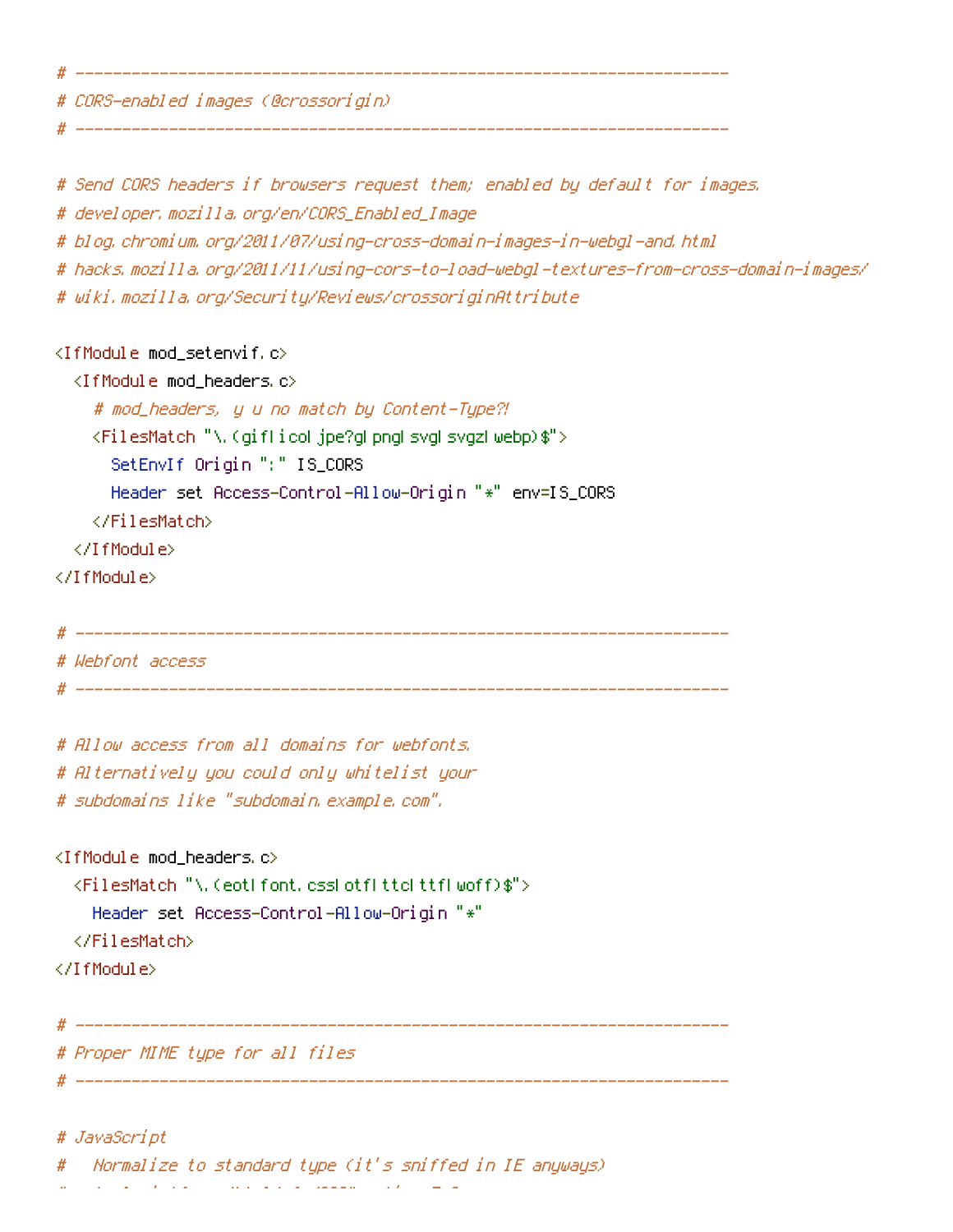#### tools.ietf.org/html/rfc4329#section-7.2 #

| AddType application/javascript | js jsonp |
|--------------------------------|----------|
| AddType application/json       | json.    |

#### # Audio

| AddType audio/mp4 | m4a f4a f4b |  |
|-------------------|-------------|--|
| AddType audio/ogg | oga ogg     |  |

## # Video

| AddTupe video/mp4 |                     | mp4 m4v f4v f4p |
|-------------------|---------------------|-----------------|
| AddTupe video/ogg |                     | oav             |
|                   | AddTupe video/webm  | webm            |
|                   | AddType video/x-flv | fl v            |

### $#$  SVG

#### Required for svg webfonts on iPad  $#$ twitter.com/FontSquirrel/status/14855840545  $\#$ AddIune image/svo+xml svg svgz

| nuu rype.        | ⊥wayc/svyt∧wi | ovy ovy |
|------------------|---------------|---------|
| AddEncoding gzip |               | svaz    |

### # Webfonts

| AddTupe application/vnd.ms-fontobject | – eoti  |
|---------------------------------------|---------|
| AddTupe application/x-font-ttf        | ttf ttc |
| AddTupe application/x-font-woff       | woff    |
| AddType font/opentype                 | nt f    |

# # Assorted types

| AddType application/octet-stream                   | safariextz        |
|----------------------------------------------------|-------------------|
| AddType application/x-chrome-extension             | crx               |
| AddType application/x-opera-extension              | oex               |
| AddTupe application/x-shockwave-flash              | swf               |
| AddType application/x-web-app-manifest+json webapp |                   |
| AddType application/x-xpinstall                    | xpi               |
| AddType application/xml                            | rss atom xml rdf  |
| AddType image/webp                                 | webp              |
| AddType image/x-icon                               | ico               |
| AddType text/cache-manifest                        | appcache manifest |
| AddTupe text/vtt                                   | vtt               |
| AddTupe text/x-component                           | htc               |
| AddTupe text/x-vcard                               | vcf               |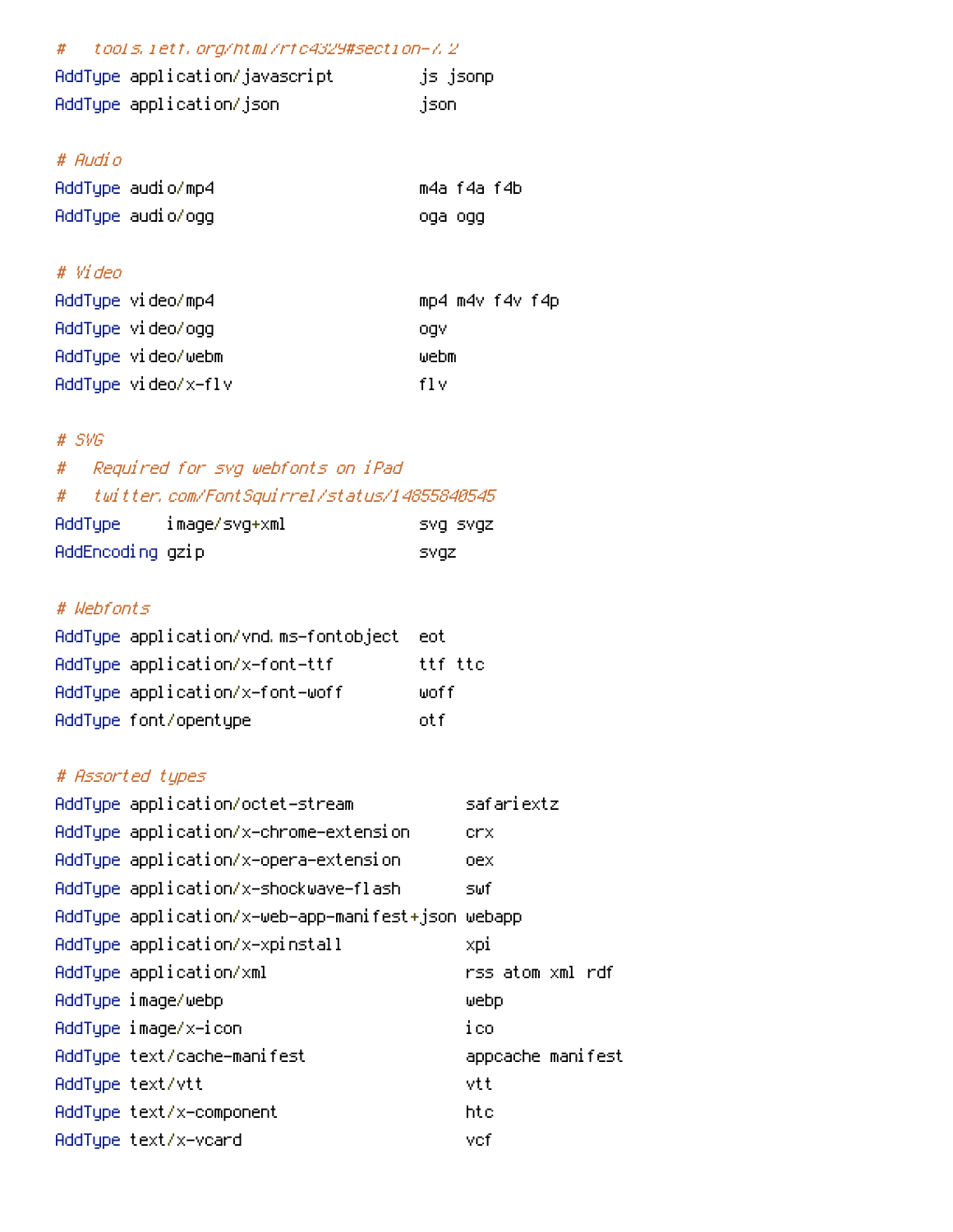# Allow concatenation from within specific js and css files

\_\_\_\_\_\_\_\_\_\_\_\_\_

# e.g. Inside of script,combined,js you could have  $\langle$  --#include file="libs/jquery-1.5.0.min.js" --> # // --#include file="plugins/jquery.idletimer.js" --> # # and they would be included into this single file.

# This is not in use in the boilerplate as it stands. You may # choose to use this technique if you do not have a build process.

#<FilesMatch "\.combined\.js\$">

# Options +Includes

# AddOutputFilterByType INCLUDES application/javascript application/json

# SetOutputFilter INCLUDES

#</FilesMatch>

#<FilesMatch "\.combined\.css\$"> # Options +Includes # AddOutputFilterBuTupe INCLUDES text/css # SetOutputFilter INCLUDES #</FilesMatch>

# Gzip compression

<IfModule mod\_deflate.c>

# Force deflate for mangled headers developer, yahoo, com/blogs/ydn/posts/2010/12/pushing-bu

<IfModule mod setenvif.c>

<IfModule mod headers.c>

SetEnvIfNoCase ^(Accept-EncodXngl X-cept-Encodingl X(15)) ~(15)) -(15)) \$ ^((gzipl deflate))

(4,13) \$HAVE\_Accept-Encoding

RequestHeader append Accept-Encoding "gzip,deflate" env=HAVE\_Accept-Encoding

</IfModule>

</IfModule>

# Compress all output labeled with one of the following MIME-types

# (for Apache versions below 2.3.7, you don't need to enable `mod\_filter`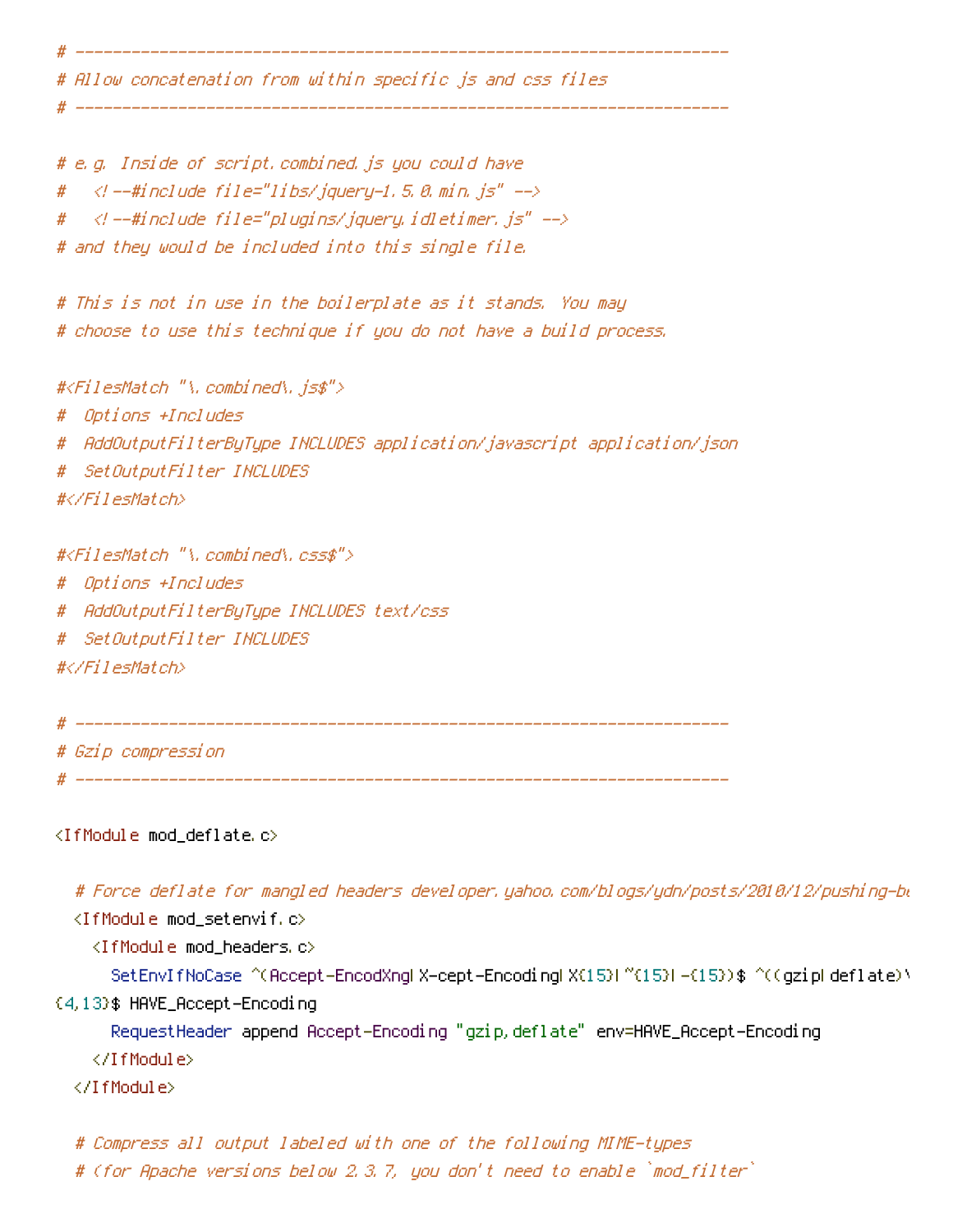# and can remove the `<IfModule mod filter.c>` and `</IfModule>` lines as # `AddOutputFilterByType` is still in the core directives) <IfModule mod\_filter.c> AddOutputFilterByType DEFLATE application/atom+xml \ application/javascript \ application/json \ application/rss+xml \ application/vnd.ms-fontobject \ application/x-font-ttf \  $application/xhtml+ $xml$  \$ application/xml \ font/opentupe \ image/svq+xml \ image/x−icon \ text/css \ text/html \ text/plain \ text/x-component \ text/xml </IfModule> </IfModule> # Prevent mobile network providers from modifying your site # The following header prevents modification of your code over 3G on some # European providers. # This is the official 'bypass' suggested by 02 in the UK. #  $\langle$ IfModule mod headers,  $c$ > # Header set Cache-Control "no-transform"  $# \triangle$ /IfModule> # ETag removal 

# FileETag None is not enough for every server. <IfModule mod headers.c>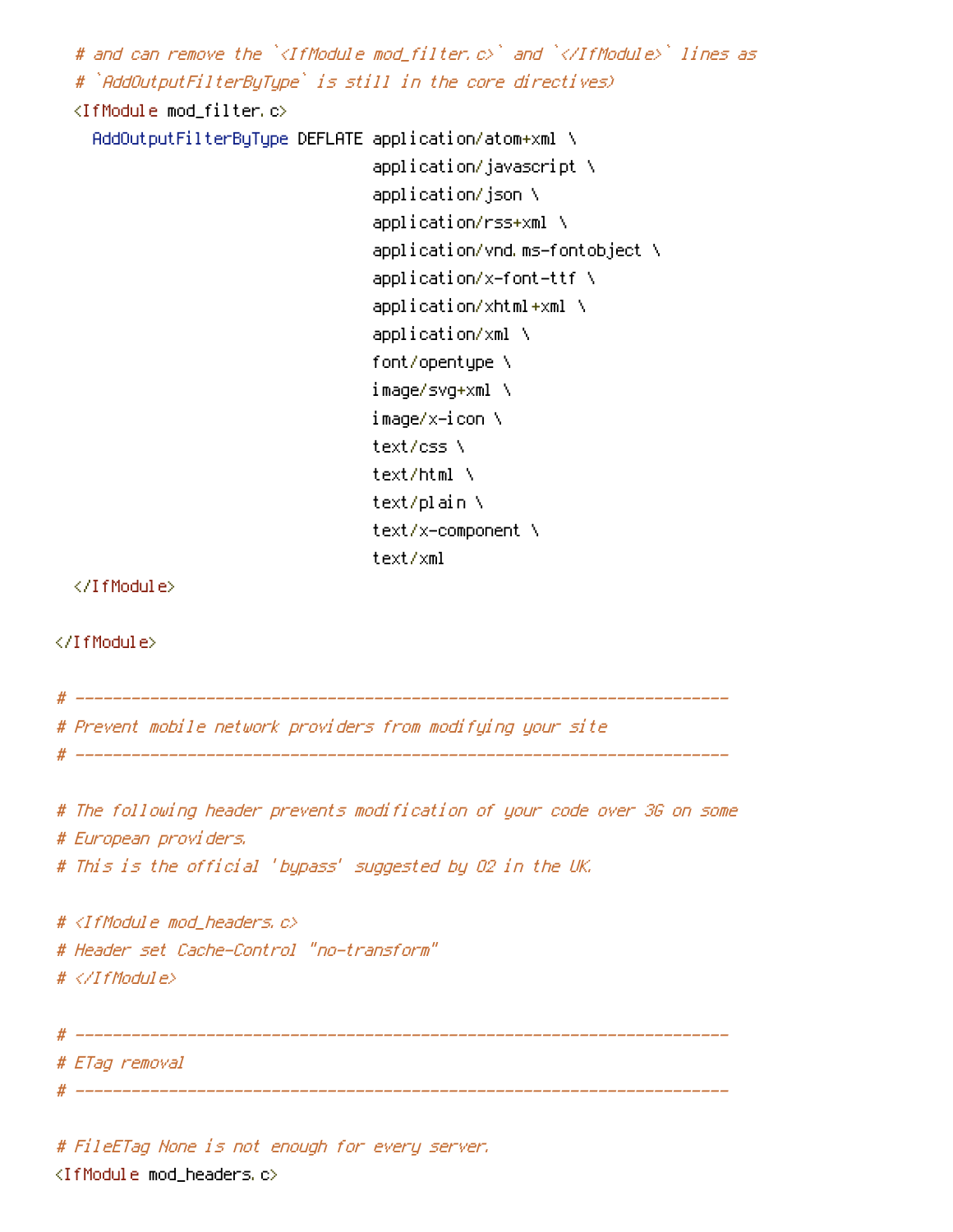Header unset ETag

</IfModule>

```
# Since we're sending far-future expires, we don't need ETags for
# static content.
#
   developer, yahoo, com/performance/rules, html #etags
FileETag None
# Stop screen flicker in IE on CSS rollovers
 # The following directives stop screen flicker in IE on CSS rollovers - in
# combination with the "ExpiresByType" rules for images (see , caching, htaccess).
# BrowserMatch "MSIE" brokenvary=1
# BrowserMatch "Mozilla/4.10-91(2)" brokenvary=1
# BrowserMatch "Opera" ! brokenvary
# SetEnvIf brokenvary 1 force-no-vary
 ______________________
                 # Set Keep-Alive Header
# Keep-Alive allows the server to send multiple requests through one
# TCP-connection. Be aware of possible disadvantages of this setting. Turn on
# if you serve a lot of static content.
# <IfModule mod_headers.c>
 - Header set Connection Keep-Alive
#
\# \langle \angle If Modul e\rangle# Cookie setting from iframes
# ---------------------
```
# Allow cookies to be set from iframes (for IE only) # If needed, specify a path or regex in the Location directive.

# <IfModule mod\_headers.c> Header set P3P "policyref=\"/w3c/p3p.xml\", CP=\"IDC DSP COR ADM DEVi TAIi PSA PSD IVAi #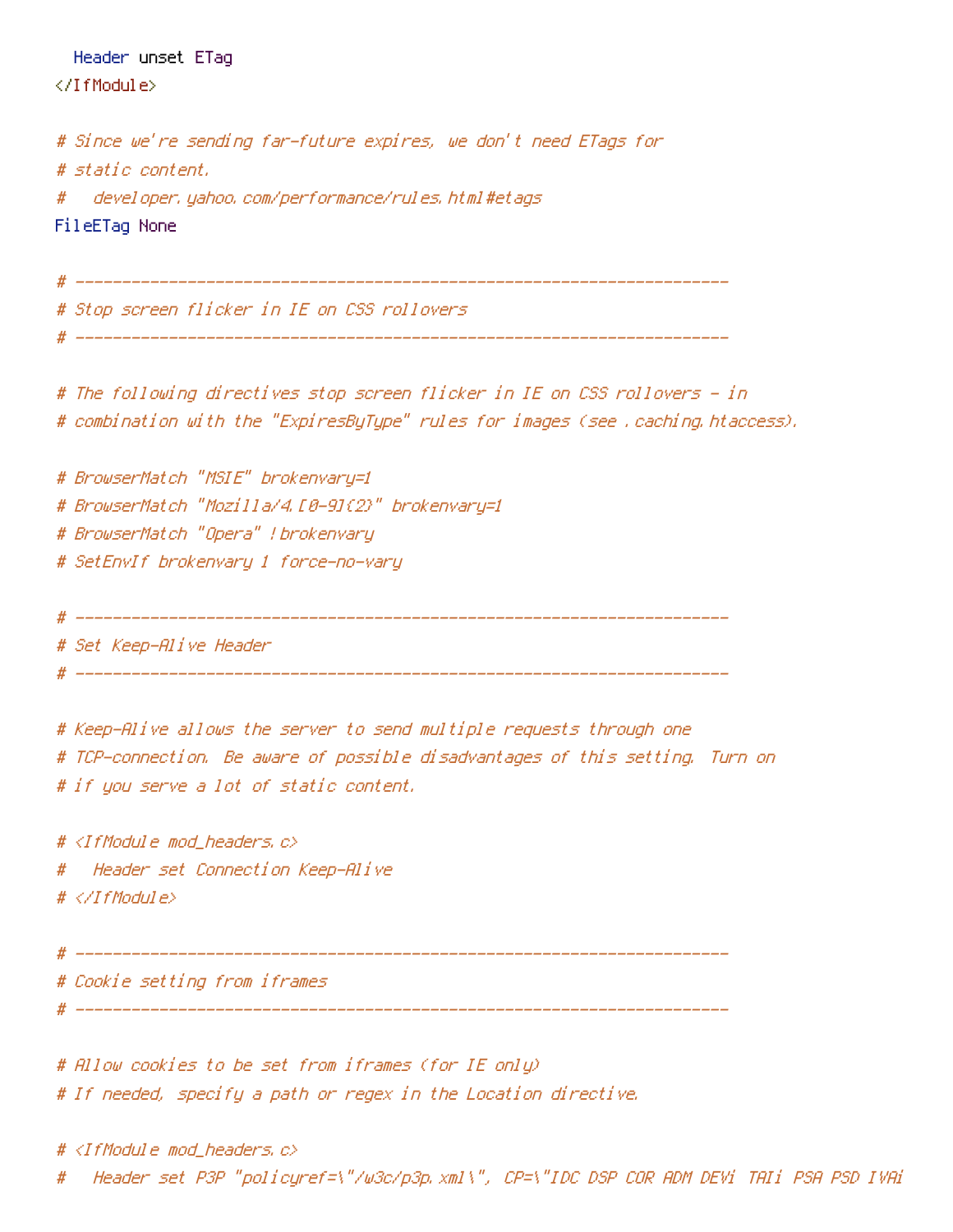OUR IND CNT\""  $# \triangle$ /IfModule>

# Start rewrite engine \_\_\_\_\_\_\_\_\_\_\_\_\_\_\_\_\_

# Turning on the rewrite engine is necessary for the following rules and # features, FollowSymLinks must be enabled for this to work.

# Some cloud hosting services require RewriteBase to be set: goo.gl/HOcPN # If using the h5bp in a subdirectory, use `RewriteBase /foo` instead where # 'foo' is your directory.

# If your web host doesn't allow the FollowSymlinks option, you may need to # comment it out and use `Options +SymLinksIfOwnerMatch`, but be aware of the # performance impact: http://goo.gl/Mluzd

<IfModule mod\_rewrite.c> Options +FollowSymlinks # Options +SumLinksIfOwnerMatch RewriteEngine On # RewriteBase / </IfModule>

# ----------------------------------

# Suppress or force the "www." at the beginning of URLs

# The same content should never be available under two different URLs -# especially not with and without "www." at the beginning, since this can cause # SEO problems (duplicate content). That's why you should choose one of the # alternatives and redirect the other one.

# By default option 1 (no "www.") is activated. # no-www.org/faq.php?q=class\_b

# If you'd prefer to use option 2, just comment out all option 1 lines # and uncomment option 2.

# IMPORTANT: NEVER USE BOTH RULES AT THE SAME TIME!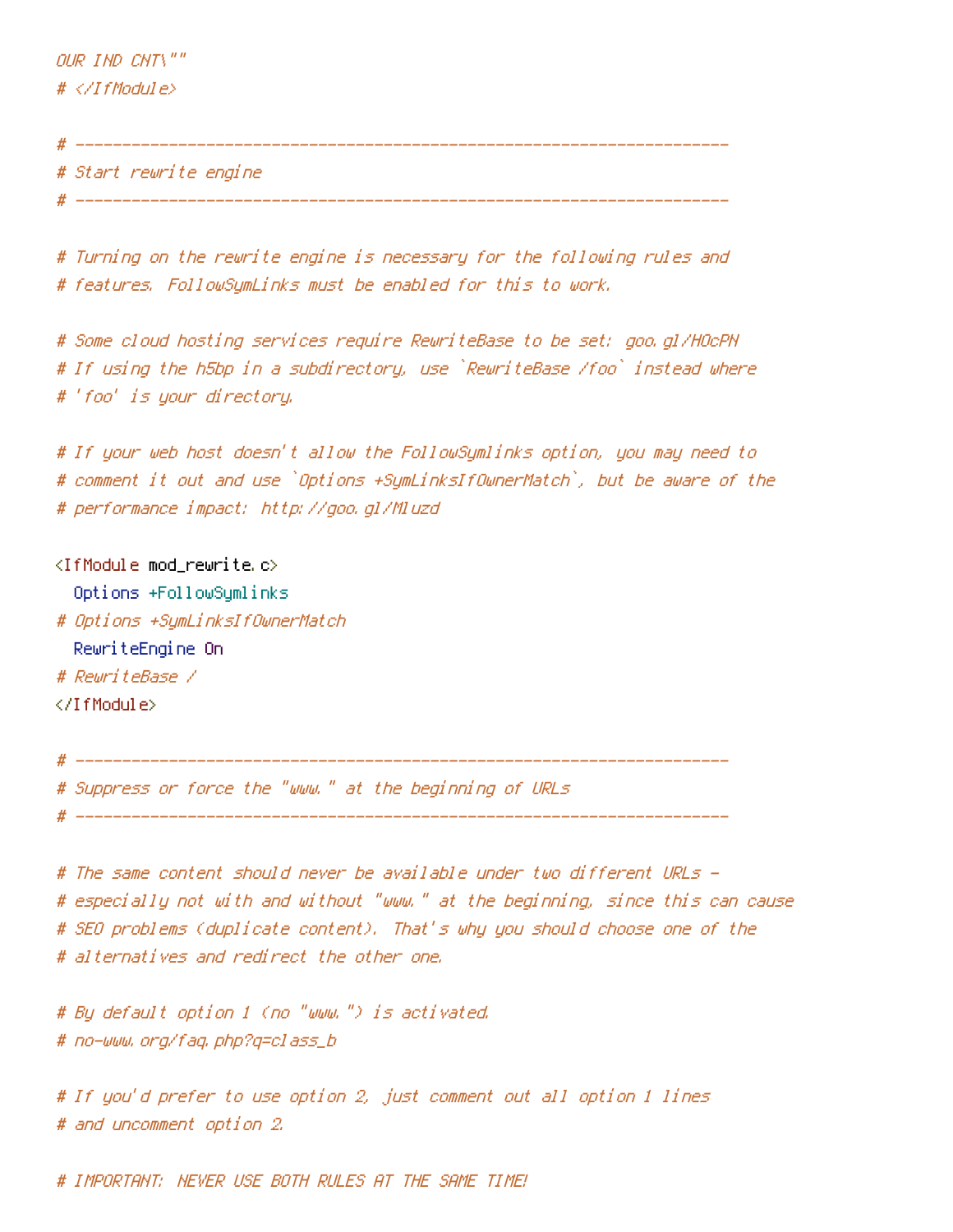# Option 1: # Reurite "www.example.com -> example.com".

<IfModule mod\_rewrite.c> RewriteCond %(HTTPS) != on RewriteCond %(HTTP\_HOST) ^www\.(,+)\$ [NC] RewriteRule ^ http://%1%(REQUEST\_URI) [R=301,L] </IfModule>

# Option 2: # Reurite "example.com -> www.example.com". # Be aware that the following rule might not be a good idea if you use "real" # subdomains for certain parts of your website.

# <[fModule mod rewrite.c>

 $#$ 

RewriteCond %CHTTP HOST} | ^www\..+\$ [NC] #

#

 $\#$  </IfModule>

# Built-in filename-based cache busting

# If you're not using the build script to manage your filename version revving, # you might want to consider enabling this, which will route requests for # `/css/style.20110203.css` to `/css/style.css`.

# To understand why this is important and a better idea than all.css?v1231, # please refer to

# https://github.com/h5bp/html5-boilerplate/blob/master/doc/htaccess.md

# <IfModule mod rewrite.c>

- RewriteCond %(REQUEST\_FILENAME) !-f #
- $#$ RewriteCond %(REQUEST\_FILENAME) !-d
- ReuriteRule  $\hat{C}$ , +)\,  $(\hat{d}t)$ \, (islosslonal ioalaif)\$ \$1, \$3 [L] #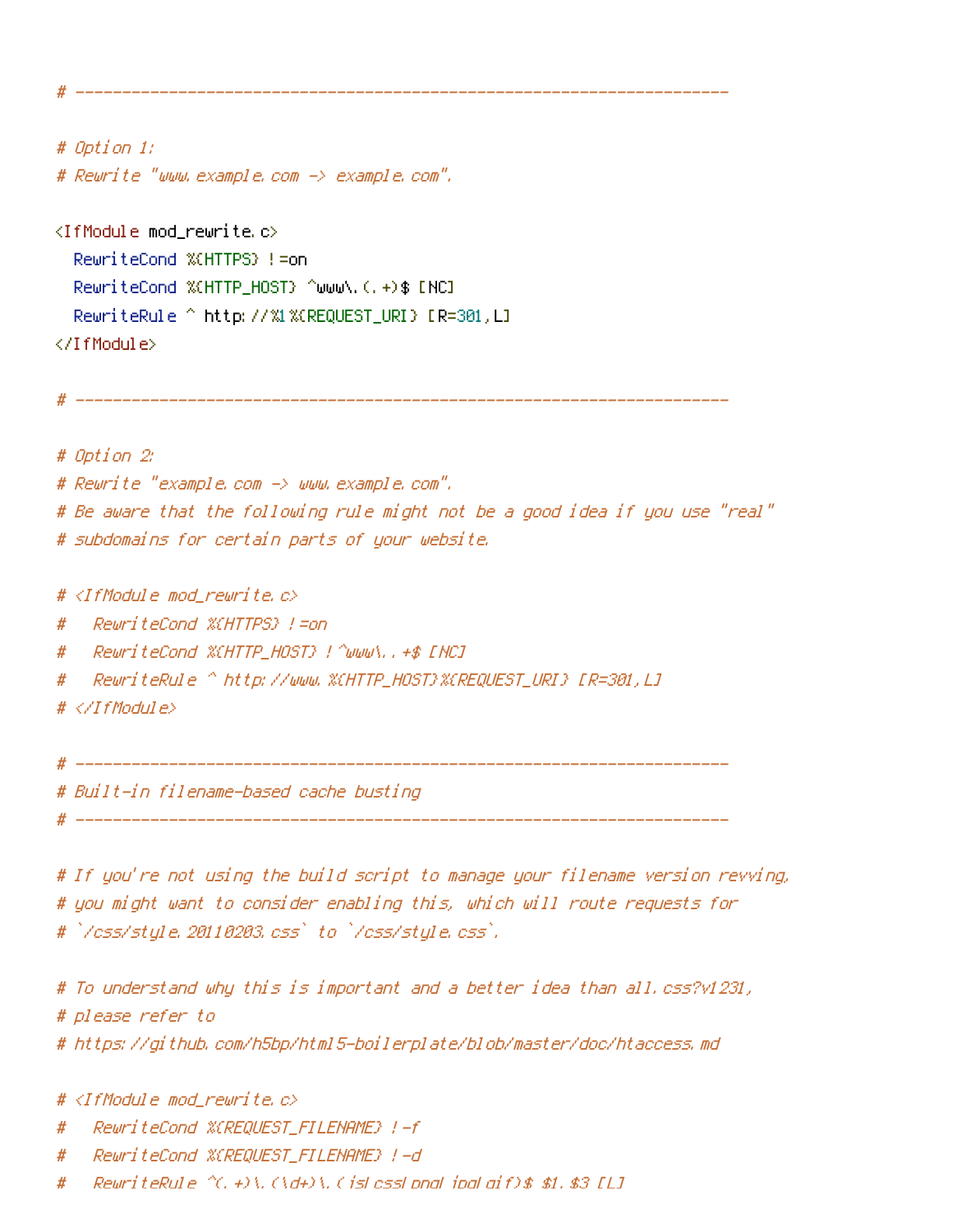مستعل سيوا ومنواريو والأسري والمواريخ ومستقر ومنيء والرائد بالمسارد والرادي والمستحققات للاستثناء

# </IfModule>

# Prevent SSL cert warnings

# Rewrite secure requests properly to prevent SSL cert warnings, e.g. prevent # https://www.example.com when your cert only allows https://secure.example.com

# <IfModule mod\_rewrite.c> # - RewriteRule ^ https://example-domain-please-change-me.com%{REQUEST\_URI} [R=301,L] # # </IfModule>

# Prevent 404 errors for non-existing redirected folders. 

# without -MultiViews, Apache will give a 404 for a rewrite if a folder of the # same name does not exist. # webmasterworld.com/apache/3808792.htm

Options -MultiViews

# Custom 404 page

# You can add custom pages to handle 500 or 403 pretty easily, if you like. # If you are hosting your site in subdirectory, adjust this accordingly e.g. ErrorDocument 404 /subdir/404.html # #ErrorDocument 404 /404.html

# UTF-8 encoding

# Use UTF-8 encoding for anything served text/plain or text/html AddDefaultCharset utf-8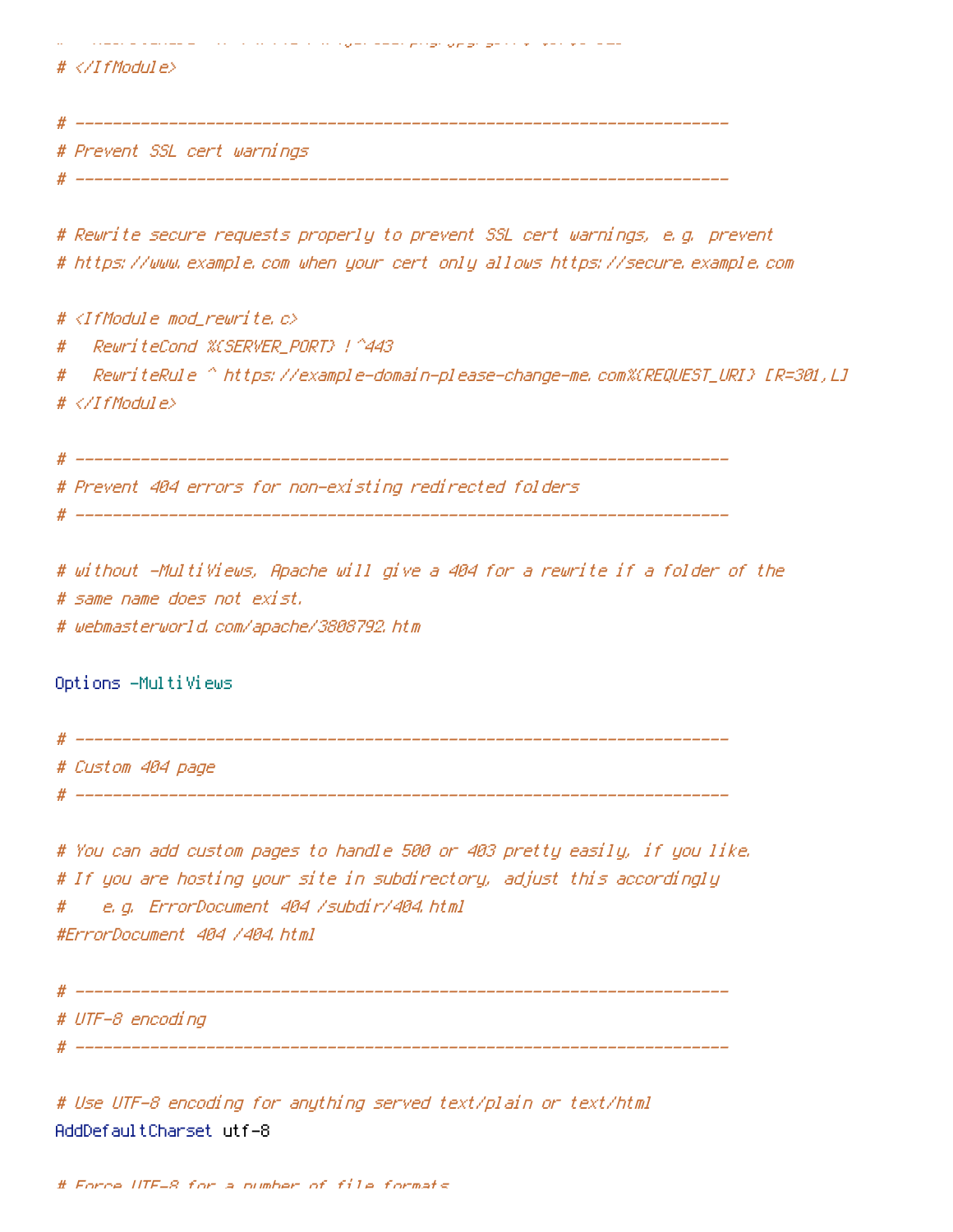כופש שונו מנודד וס ומששעו פי וסדיס דוס מסיוס ו

AddCharset utf–8 .atom .css .js .json .rss .vtt .xml

 $\#$  ------------

# A little more security

# To avoid displaying the exact version number of Apache being used, add the # following to httpd.conf (it will not work in .htaccess); # ServerTokens Prod

# "-Indexes" will have Apache block users from browsing folders without a # default document. Usuallu you should leave this activated, because you # shouldn't allow everybody to surf through every folder on your server (which # includes rather private places like CMS system folders).  $\langle$ IfModule mod autoindex.c> Options -Indexes </TifModule>

```
# Block access to "hidden" directories or files whose names begin with a
# period. This includes directories used by version control systems such as
# Subversion or Git.
```

```
\langleIfModule mod rewrite.c\rangleRewriteCond %(SCRIPT FILENAME) -d [OR]
  RewriteCond %(SCRIPT FILENAME) -f
  RewriteRule "(^\circ(^\circ) \vee, " - [F]
</TfModule>
```
 $\overline{u}$ 

```
# Block access to backup and source files. These files may be left by some
# text/html editors and pose a great security danger, when anyone can access
# them.
<FilesMatch "(\,(baklconfigLdistLflaLincLiniLlogLpsdLshLsglLswp)[")$">
  Order allow, denu
  Deny from all
  Satisfy All
</FilesMatch>
```
# If your server is not already configured as such, the following directive # should be uncommented in order to set PHP's register\_globals option to OFF. # This closes a major security hole that is abused by most XSS (cross-site # scripting) attacks. For more information: http://php.net/register\_globals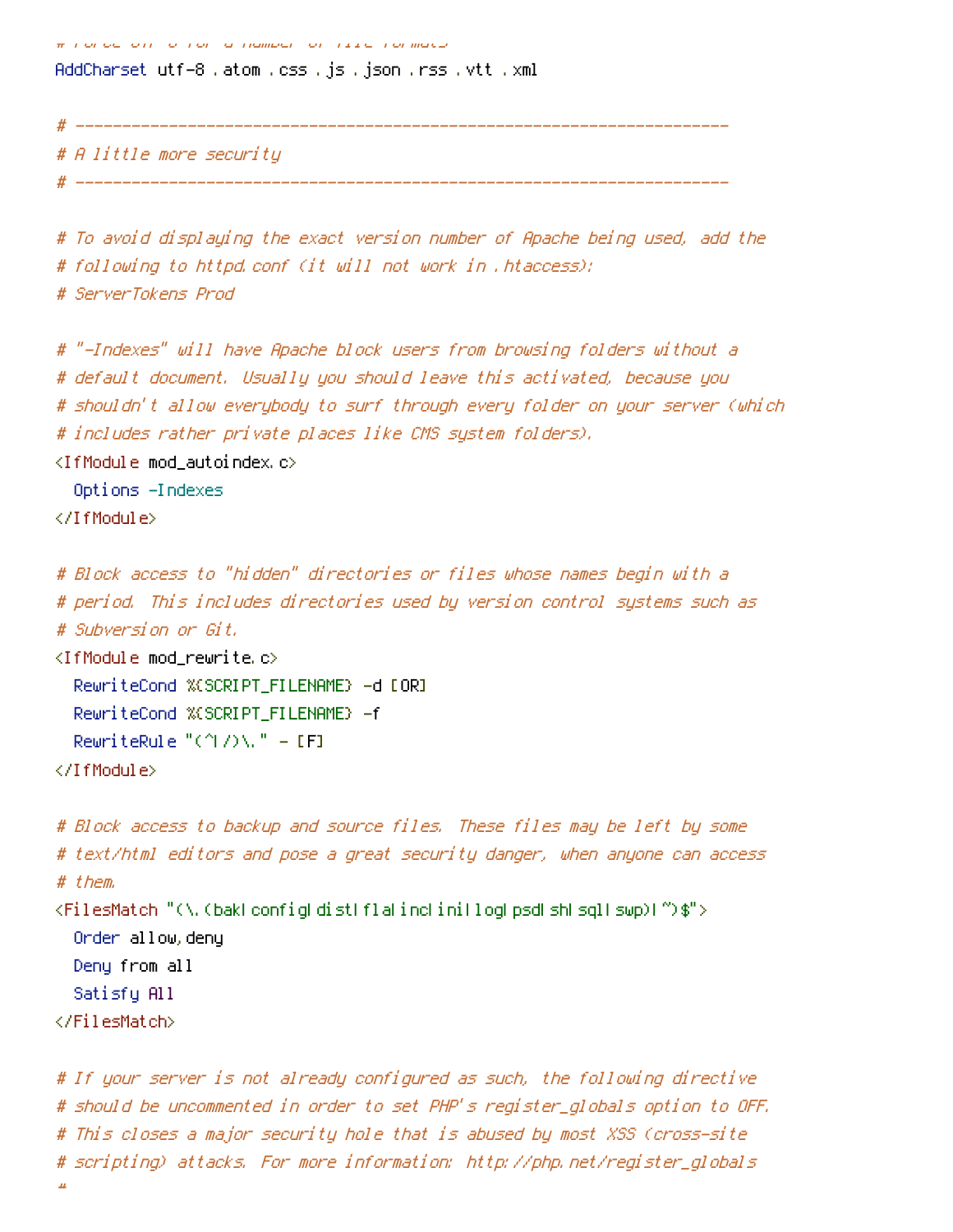# IF REGISTER GLOBALS DIRECTIVE CAUSES 500 INTERNAL SERVER ERRORS: # # Your server does not allow PHP directives to be set via . htaccess. In that # case you must make this change in your php.ini file instead. If you are # using a commercial web host, contact the administrators for assistance in # doing this. Not all servers allow local php.ini files, and they should # include all PHP configurations (not just this one), or you will effectively # reset everything to PHP defaults. Consult www.php.net for more detailed # information about setting PHP directives.

# php\_flag register\_globals Off

 $\overline{H}$ 

# Rename session cookie to something else, than PHPSESSID # php\_value session.name sid

# Disable magic quotes (This feature has been DEPRECATED as of PHP 5,3,0 and REMOVED as of ) # php\_flag magic\_quotes\_gpc Off

# Do not show you are using PHP # Note: Move this line to php.ini since it won't work in .htaccess # php\_flag expose\_php Off

# Level of log detail - log all errors # php\_value error\_reporting -1

# Write errors to log file # php\_flag log\_errors On

# Do not display errors in browser (production – Off, development – On) # php\_flaq display\_errors Off

# Do not display startup errors (production – Off, development – On) # php\_flag display\_startup\_errors Off

# Format errors in plain text # Note: Leave this setting 'On' for xdebug's var\_dump() output # php\_flag html\_errors Off

# Show multiple occurrence of error # php\_flag ignore\_repeated\_errors Off